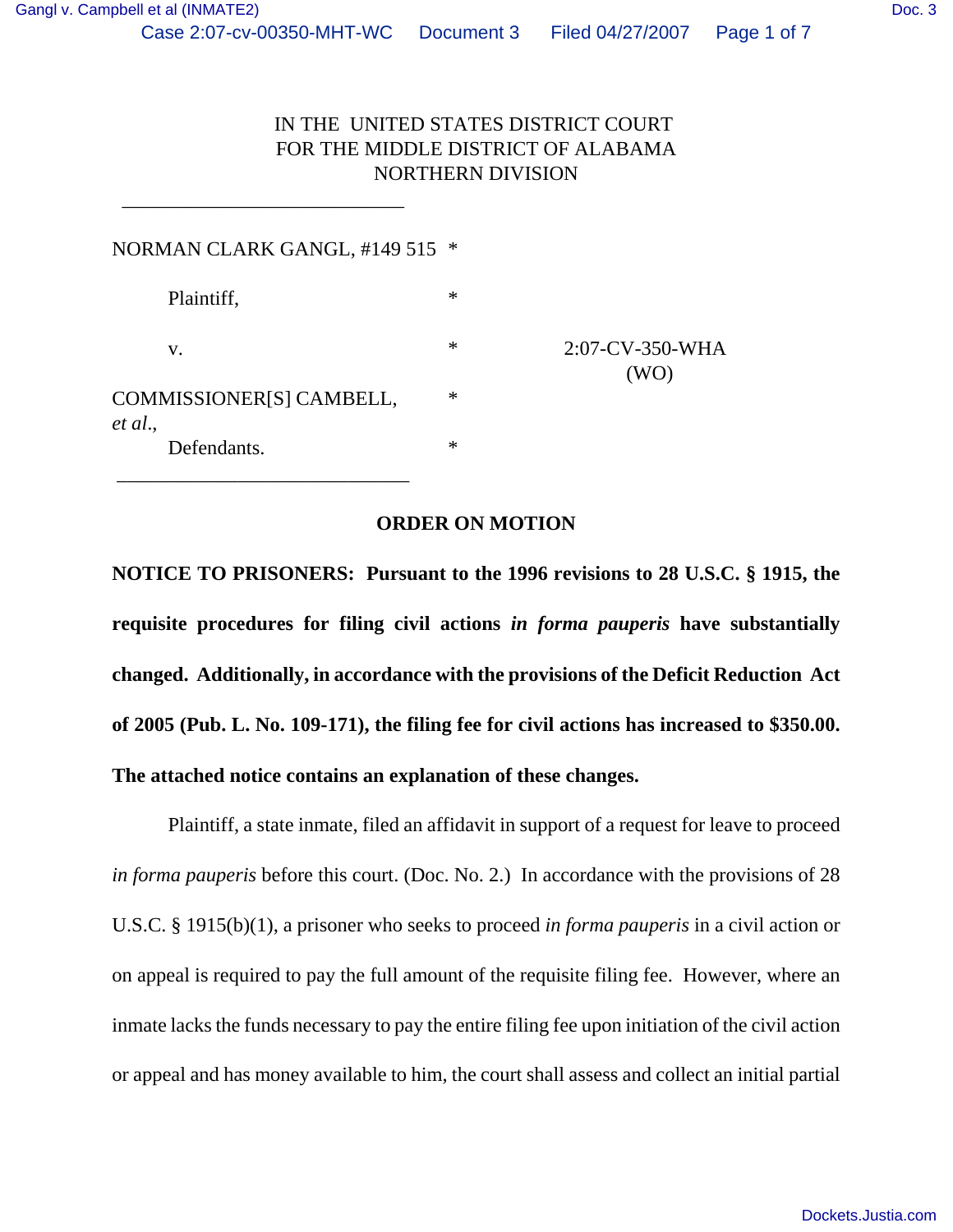filing fee.

An inmate account clerk filed a certificate which indicates the balance in Plaintiff's prison account at the time the instant complaint was filed and provides the court with information necessary to determine the average monthly balance of Plaintiff's prison account and the average monthly deposits to such account for the six month period preceding the filing of this complaint. A review of this information reveals that Plaintiff lacks the funds necessary to pay the \$350.00 filing fee. The documents further establish that for the six month period immediately preceding the filing of the instant complaint the average monthly deposits to Plaintiff's prison account were \$28.33. Such amount was greater than the average monthly balance in Plaintiff's account (\$5.11). Thus, in accordance with the provisions of 28 U.S.C. § 1915(b)(1)(A), Plaintiff is required to pay an initial partial filing fee of \$5.66 (20 percent of the average monthly deposits to Plaintiff's account).

Accordingly, it is

ORDERED that on or before **May 17, 2007** Plaintiff shall forward to the Clerk of this Court the sum of \$5.66 as an initial partial filing fee. **Plaintiff is hereby advised that it is his responsibility to submit the appropriate paperwork to the prison account clerk for transmission of his funds to this court for payment of the initial partial filing fee**. If the funds have been dispersed from Plaintiff's prison account and are not now available to him, Plaintiff must make arrangements for payment of the requisite filing fee.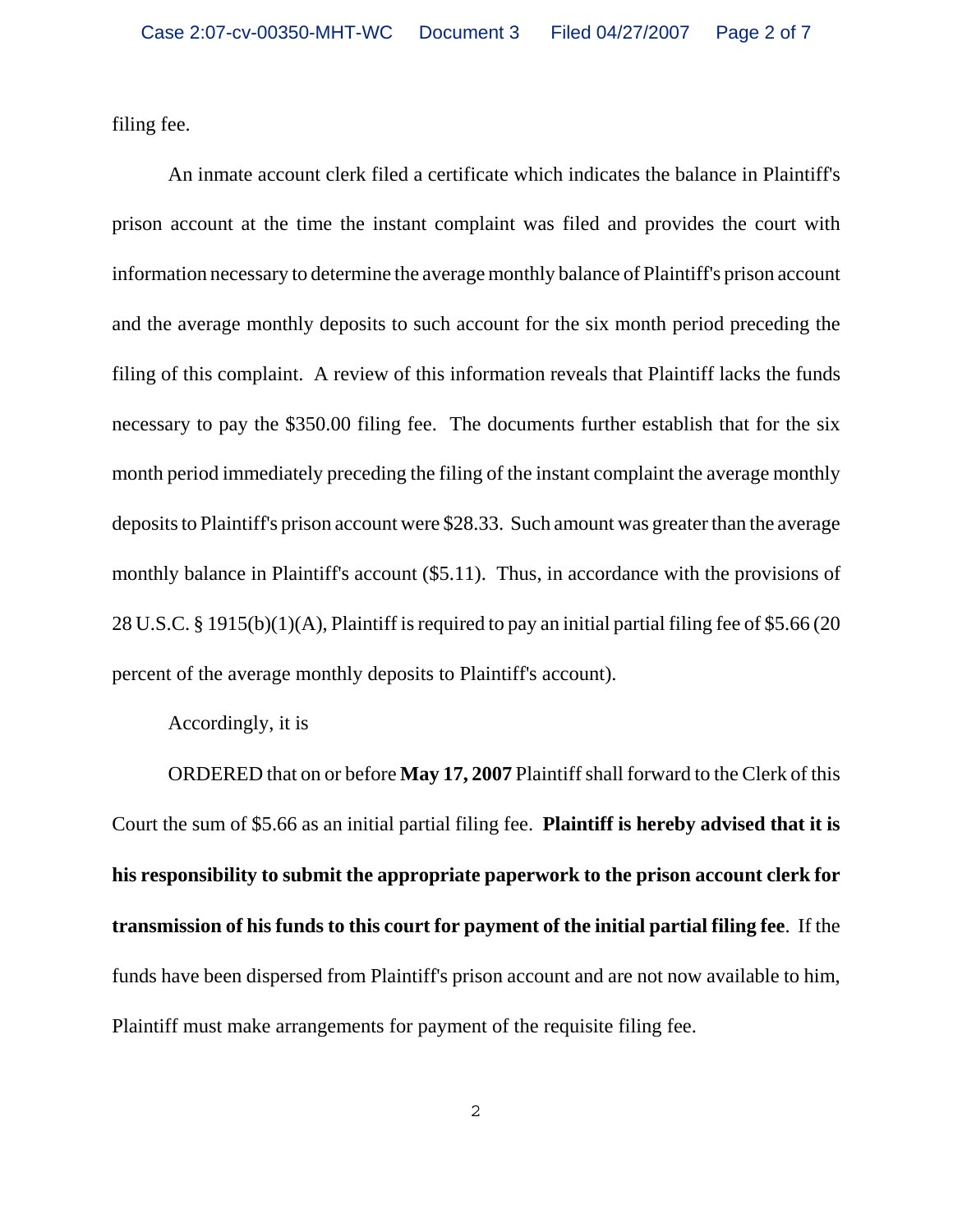In accordance with the provisions of 28 U.S.C.  $\S$  1915(b)(2), it is hereby ORDERED that:

1. Plaintiff shall make monthly payments of 20 percent of each preceding month's income and/or funds credited to his account as payments towards the \$350.00 filing fee.

2. Those persons having custody of Plaintiff shall forward the above described payments from Plaintiff's account to the Clerk of this court each time the amount in Plaintiff's account exceeds \$10.00 until the \$350.00 filing fee is paid in full.

To aid Plaintiff and those persons having custody of Plaintiff in complying with the requirements of this order, the Clerk is DIRECTED to furnish a copy of this order to the account clerk at the Ventress Correctional Facility.

It is further

ORDERED that except to the extent that payment is required under this order Plaintiff's motion for leave to proceed *in forma pauperis* (Doc. No. 2) is hereby GRANTED.

Plaintiff is cautioned that if he fails to pay the initial partial filing fee in compliance with this order the Magistrate Judge will recommend that his case be dismissed and such dismissal will not be reconsidered unless exceptional circumstances exist. **Plaintiff is advised that if he is unable to procure the initial partial filing fee within the time allowed by this court he must inform the court of such inability and request an extension of time within which to file the fee**. **Plaintiff is further advised that if this case**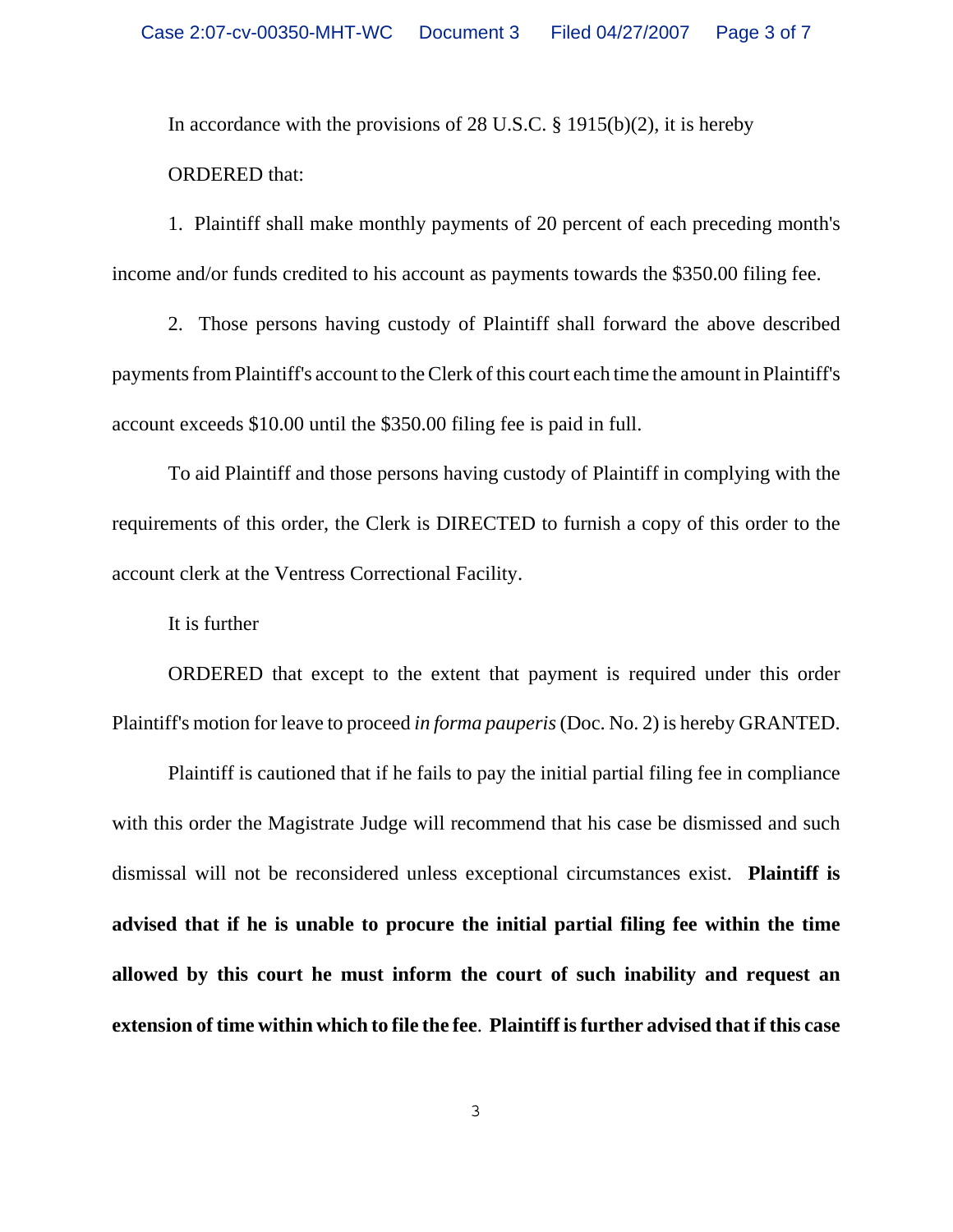**is dismissed for failure to pay the initial partial filing fee or for any other reason he remains obligated to pay the \$350.00 filing fee**. The filing fee will be collected from any funds which become available to Plaintiff and will be forwarded to this court by those persons having custody of Plaintiff pursuant to the directives contained in this order. **Moreover, Plaintiff is hereby informed that notwithstanding payment of the initial partial filing fee this court will dismiss this case prior to service of process if the court determines that the action is frivolous, malicious, fails to state a claim upon which relief may be granted, or seeks monetary relief from a defendant who is immune from such relief in accordance with the provisions of 28 U.S.C. § 1915(e)(2)(B)(i), (ii) and (iii).**

Additionally, Plaintiff is advised that if he files a notice of appeal he will likewise be required to pay the requisite appellate filing fee which is currently \$455.00. Thus, if at the time Plaintiff files a notice of appeal he has the necessary funds to pay the \$455.00 filing fee, he must submit such amount to the court with the notice of appeal. If the requisite funds are not available and Plaintiff seeks to proceed *in forma pauperis* on his appeal, he must complete an affidavit in support of such request and supply the court with a certified copy of his prison account statement for the 6-month period preceding the filing of the appeal. However, Plaintiff is informed that regardless of this court's determination on his *in forma pauperis* motion the entire appellate filing fee will be collected from those persons having custody of him from funds available in his prison account in a manner similar to that outlined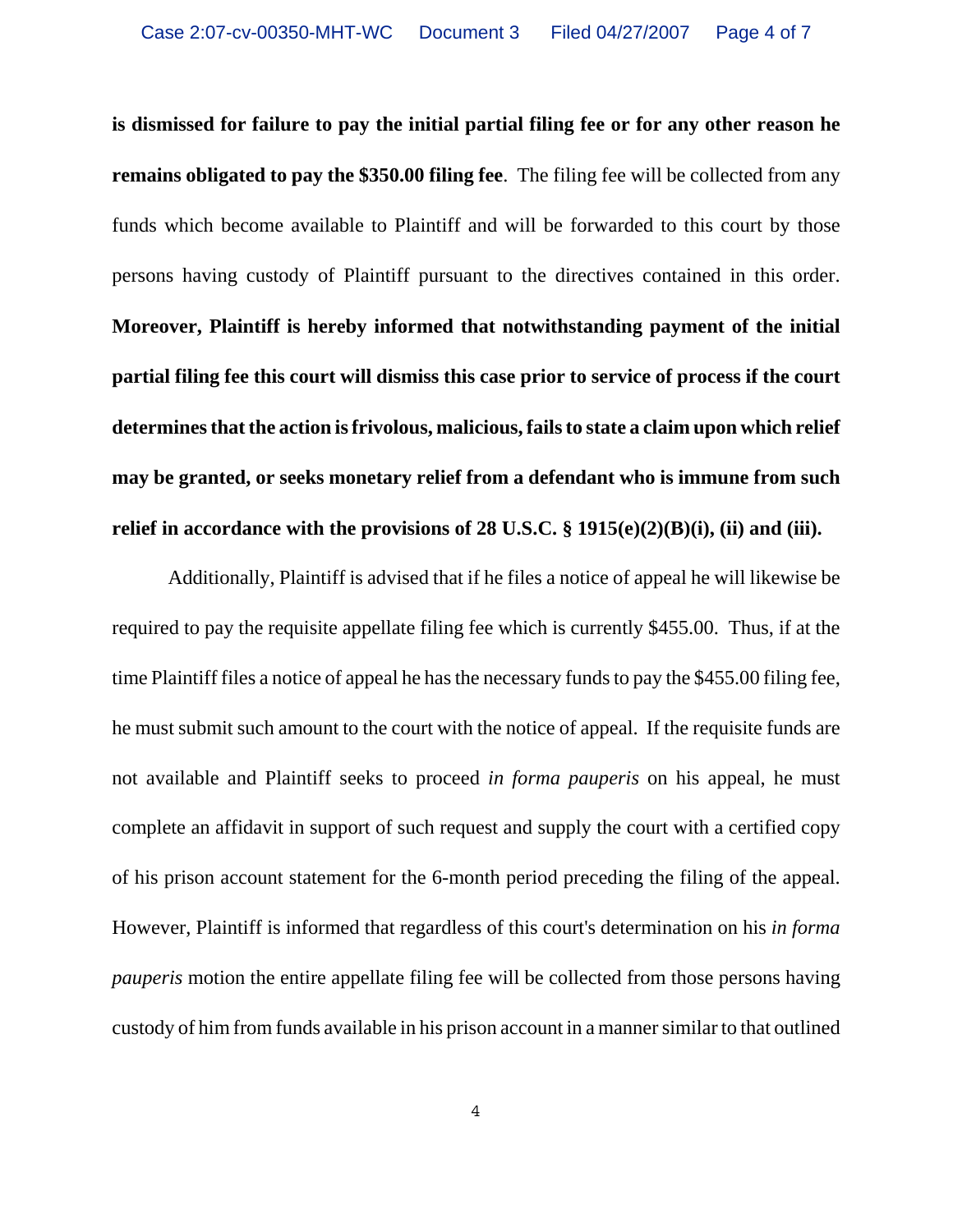in this order.

Done, this 27th day of April 2007.

/s/ Wallace Capel, Jr.

WALLACE CAPEL, JR UNITED STATES MAGISTRATE JUDGE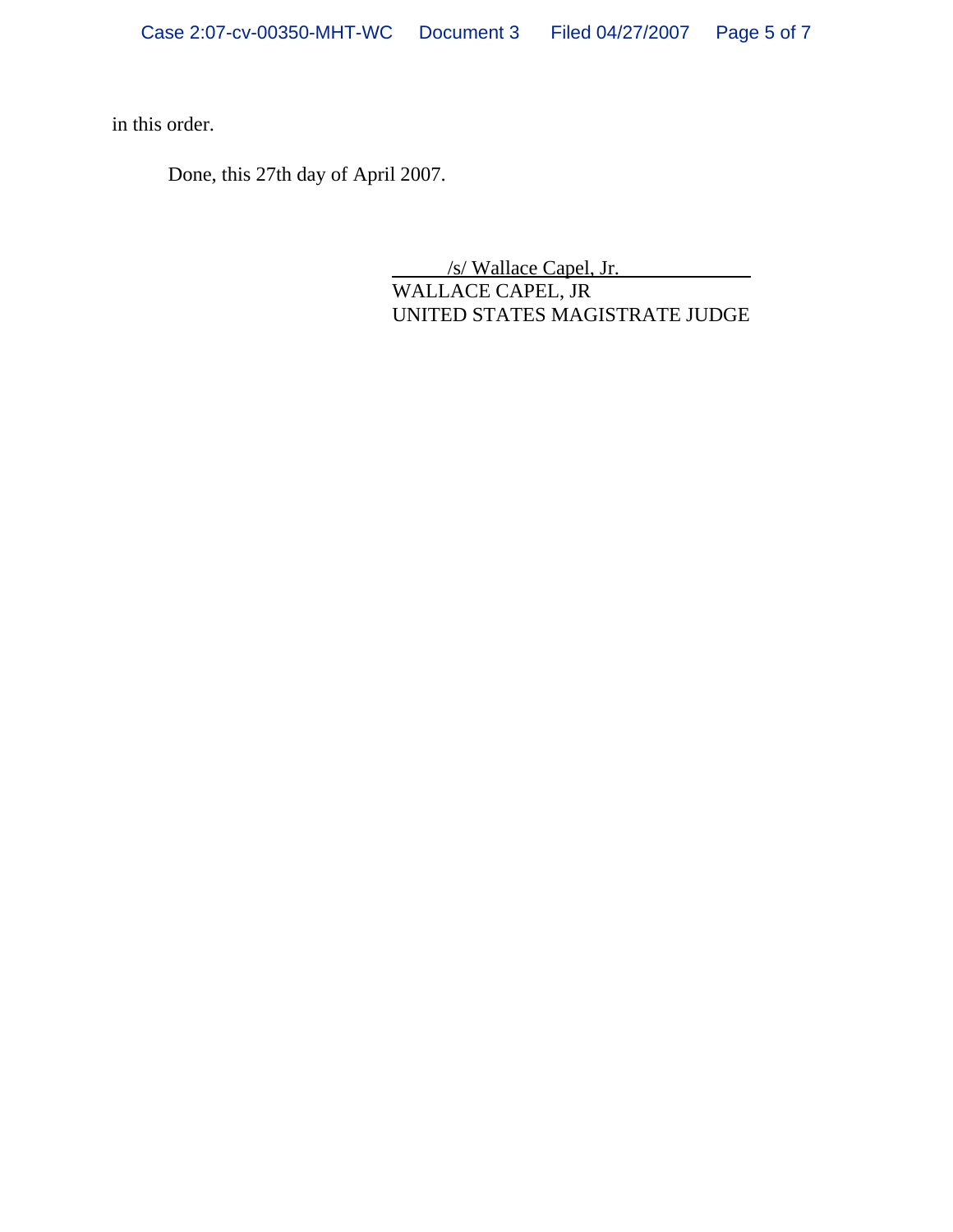## **NOTICE**

## INFORMATION TO PRISONERS SEEKING LEAVE TO PROCEED *IN FORMA PAUPERIS* PURSUANT TO 28 U.S.C. § 1915 IN CIVIL ACTIONS BEFORE ANY FEDERAL COURT

**In accordance with 1996 amendments to the** *in forma pauperis* **(IFP) statute governing civil actions in federal court, as a prisoner you will be obligated to pay the full filing fee of \$350.00 for a civil action**. **If you later file an appeal, the filing fee for the appeal is \$455.00 and you will likewise be responsible for payment of such fee. Thus, if at the time you file your action you have the funds available to pay the requisite filing fee, you must send such amount to the court with your complaint or notice of appeal and, if appropriate, your IFP application.**

If you do not have enough money to pay the full filing fee when your action is filed, you can file the action without prepayment of the filing fee. However, the court will assess and, when funds exist, collect an initial partial filing fee. The initial partial filing fee will be equal to 20 percent of the average monthly deposits to your prison or jail account for the six months immediately preceding the filing of the lawsuit, or 20 percent of the average monthly balance in your prison or jail account for that same six month period, whichever is greater. The court will order that you make the initial partial filing fee out of your prison or jail account or any other funds you have indicated are available to you. **If you fail to submit the initial partial filing fee, your case will be dismissed and the full amount of the filing fee will be collected from those persons having custody of you**.

After the initial partial filing fee has been paid, you will be responsible for paying the balance of the filing fee. To fulfill your obligation for payment of the full filing fee, each month you will owe 20 percent of your preceding month's income toward the balance on the filing fee. Pursuant to an order of the court, the agency that has custody of you will collect that money and send payments to the court any time the amount in the account exceeds \$10.00. **You are advised that the balance of the filing fee will be collected even if the action is subsequently dismissed for any reason, summary judgment is granted against you, or you fail to prevail at trial.** 

In order to proceed with an action or appeal *in forma pauperis* you must complete the affidavit in support of your request to proceed *in forma pauperis* and supply the court with a certified copy of your prisoner account statement for the 6-month period preceding the filing of the complaint or notice of appeal and return it to the court with your cause of action. If you submit an incomplete form or do not submit a prison or jail account statement with the form, your request to proceed *in forma pauperis* will be denied.

**Regardless of whether some or all of the filing fee has been paid, the court is required to screen your complaint and to dismiss the complaint if (1) your allegation of poverty is untrue; (2) the action is frivolous or malicious; (3) your complaint does not state a claim on which relief can be granted; or (4) you sue a defendant for money damages and that defendant is immune from liability for money damages**.

**If on three or more occasions you have filed actions or appeals while a prisoner which were dismissed as frivolous or malicious or for failure to state a claim on which relief can be**